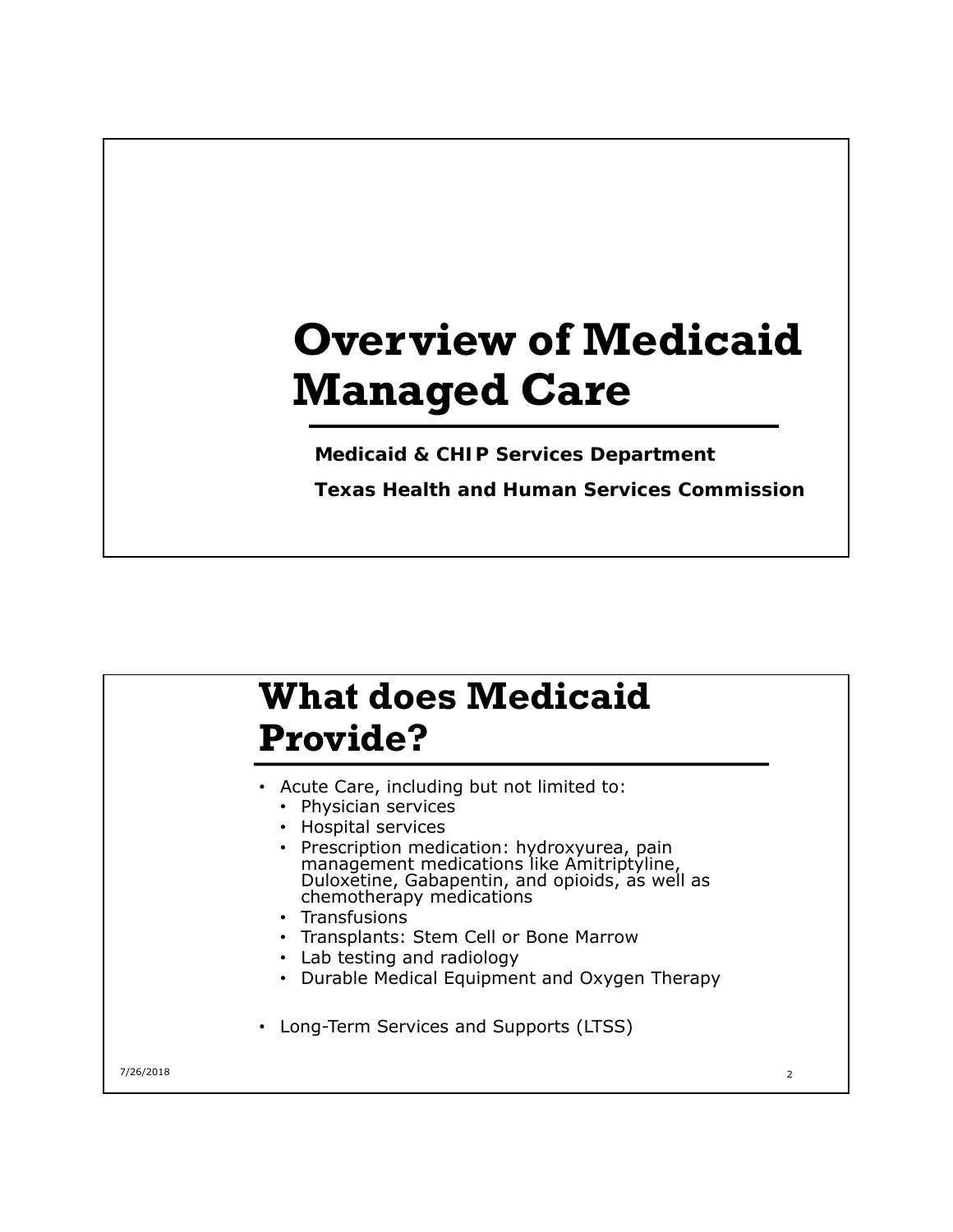

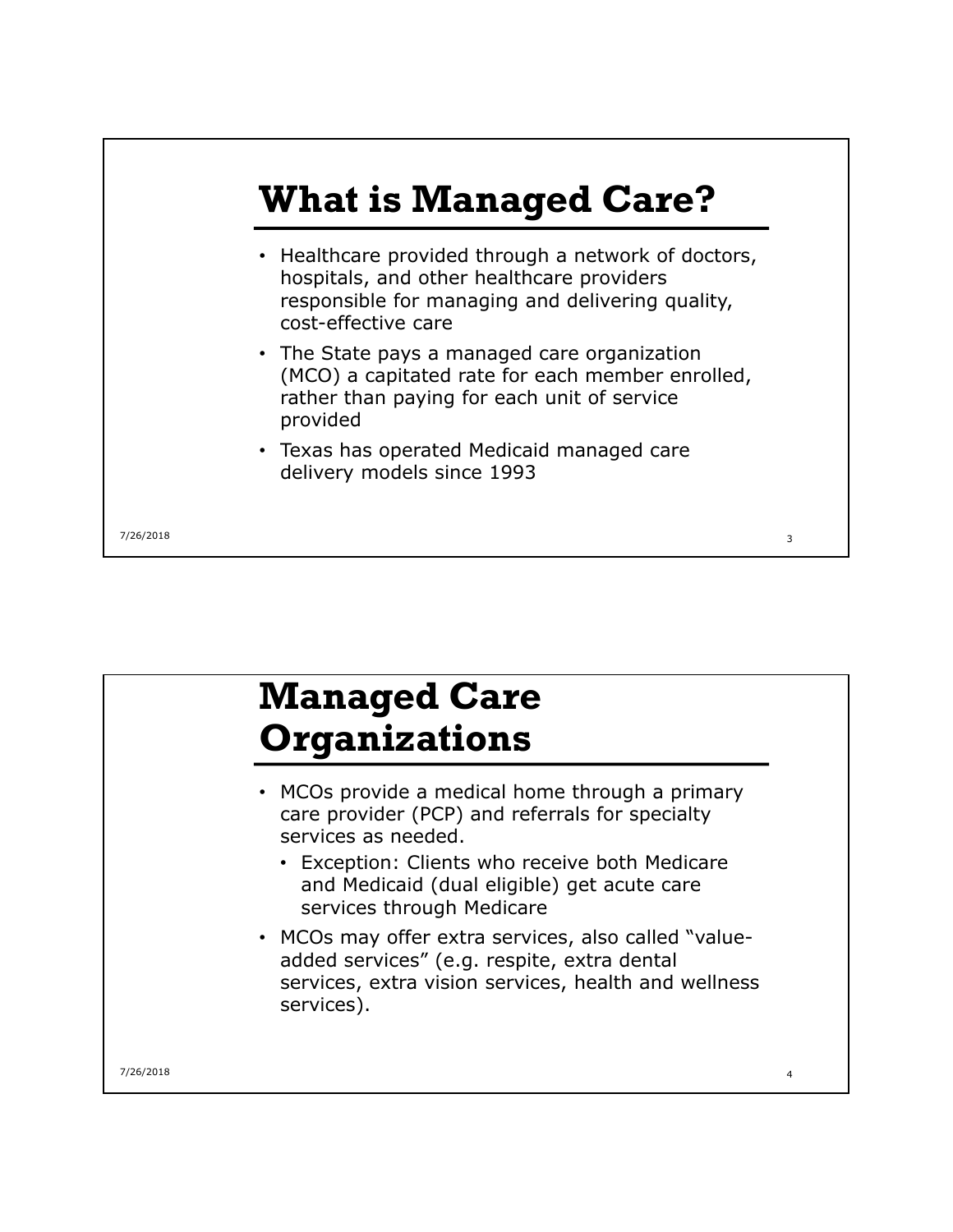#### **Managed Care Organizations** • Providers must be enrolled as a Texas Medicaid provider • Providers must individually contract and be credentialed with an MCO to be in that MCO's network and provide Medicaid services in managed care • Rates are negotiated between the provider and the MCO • Processes such as authorization requirements and claims processing may be different between MCOs 7/26/2018 5

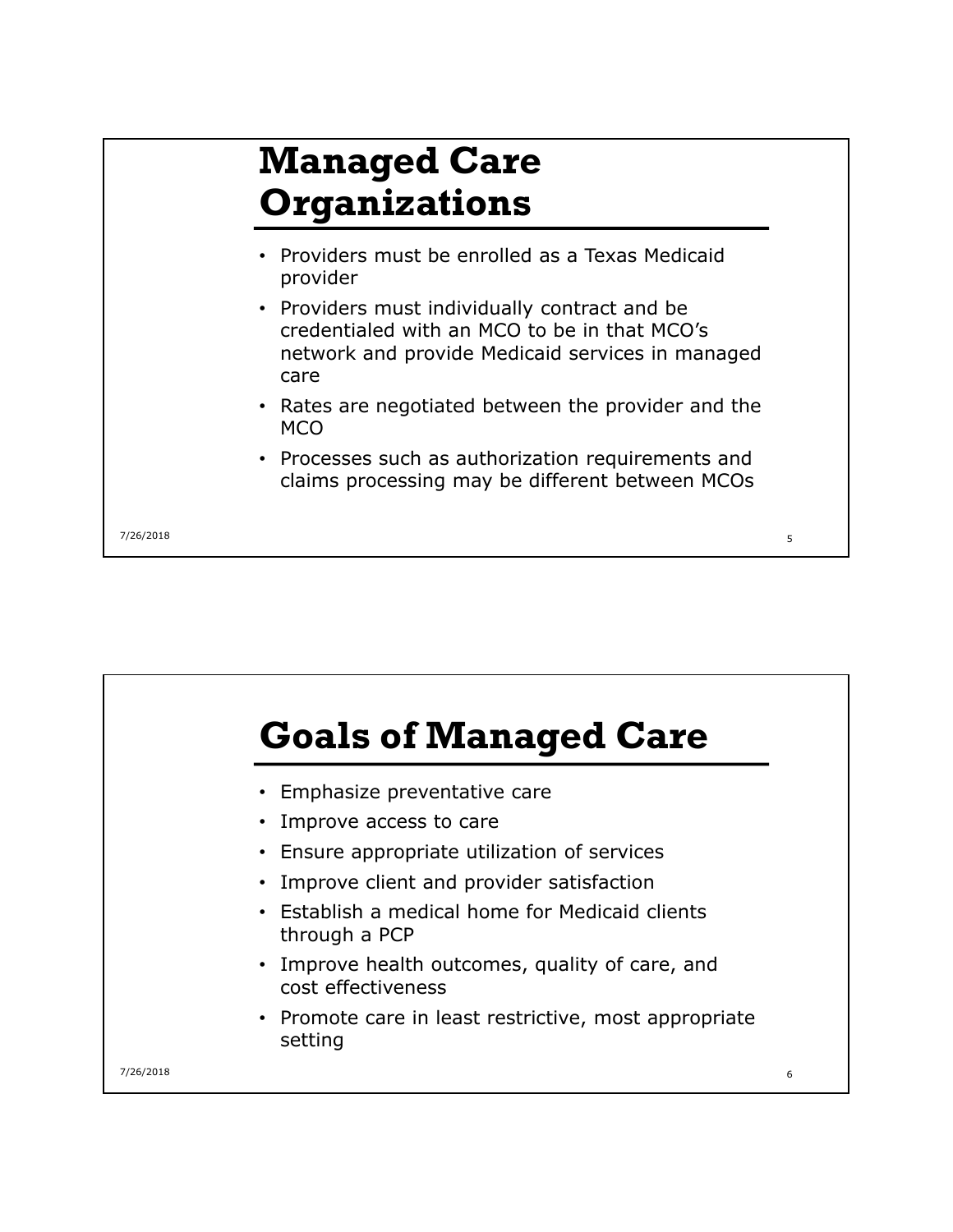#### **Managed Care Programs in Texas**

- • STAR
- STAR Health
- STAR+PLUS
- • STAR Kids
- • Children's Medicaid Dental Services (CMDS)
- • Dual Eligible Integration Care Project (called the Dual Demonstration)

7/26/2018 7

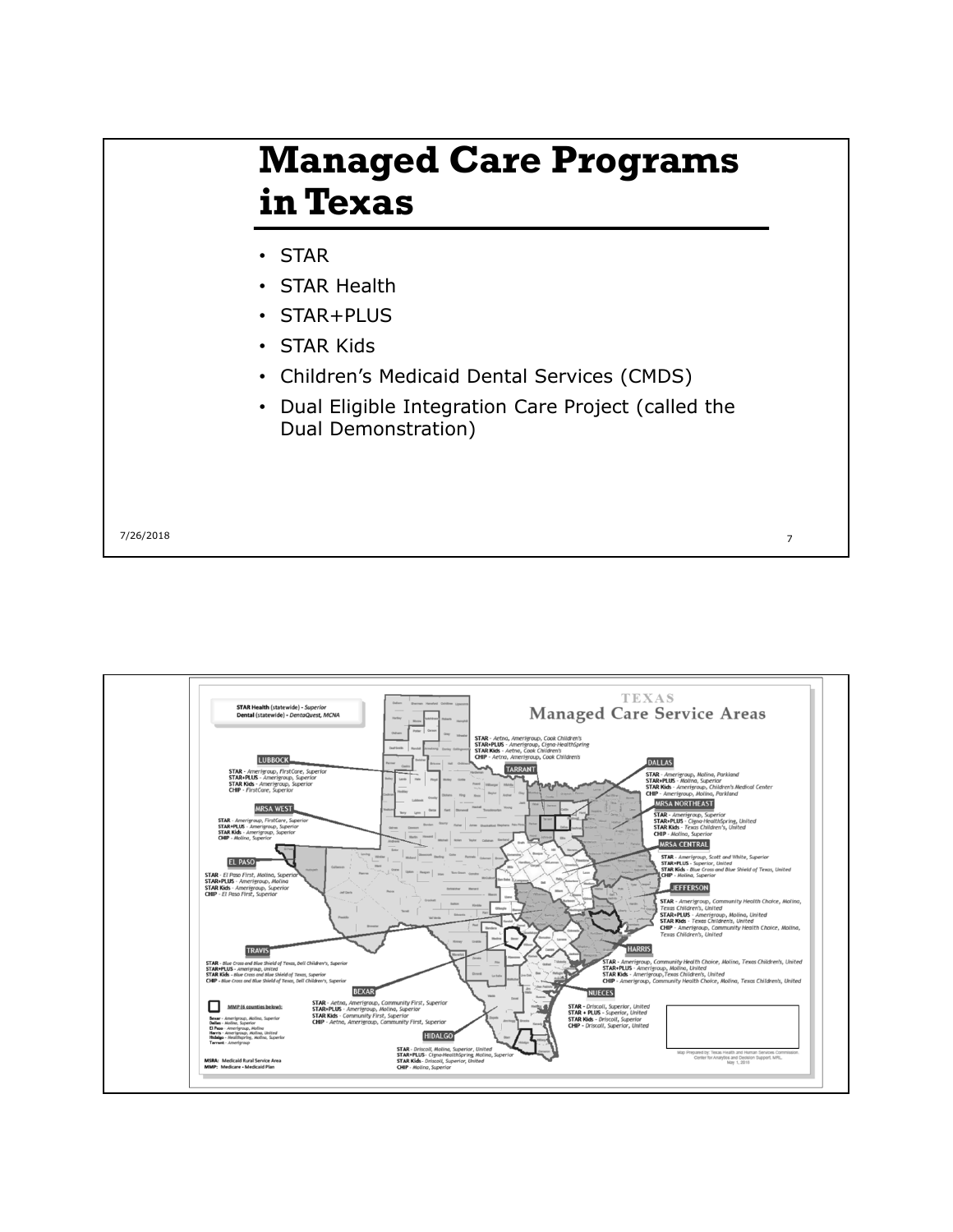#### **Managed Care Client Enrollment**

- • As of May 2018
	- • 4,004,627 Clients are enrolled in Texas Medicaid
	- • 3,739,870 members are enrolled in Managed Care:
		- STAR 2,978,893
		- STAR Health  $-33,698$
		- $\cdot$  STAR+PLUS 521,300
		- $\cdot$  Dual Demo 43,204
		- • STAR Kids 162,775

7/26/2018 Data Source - Data Analytics 06/01/2018 9

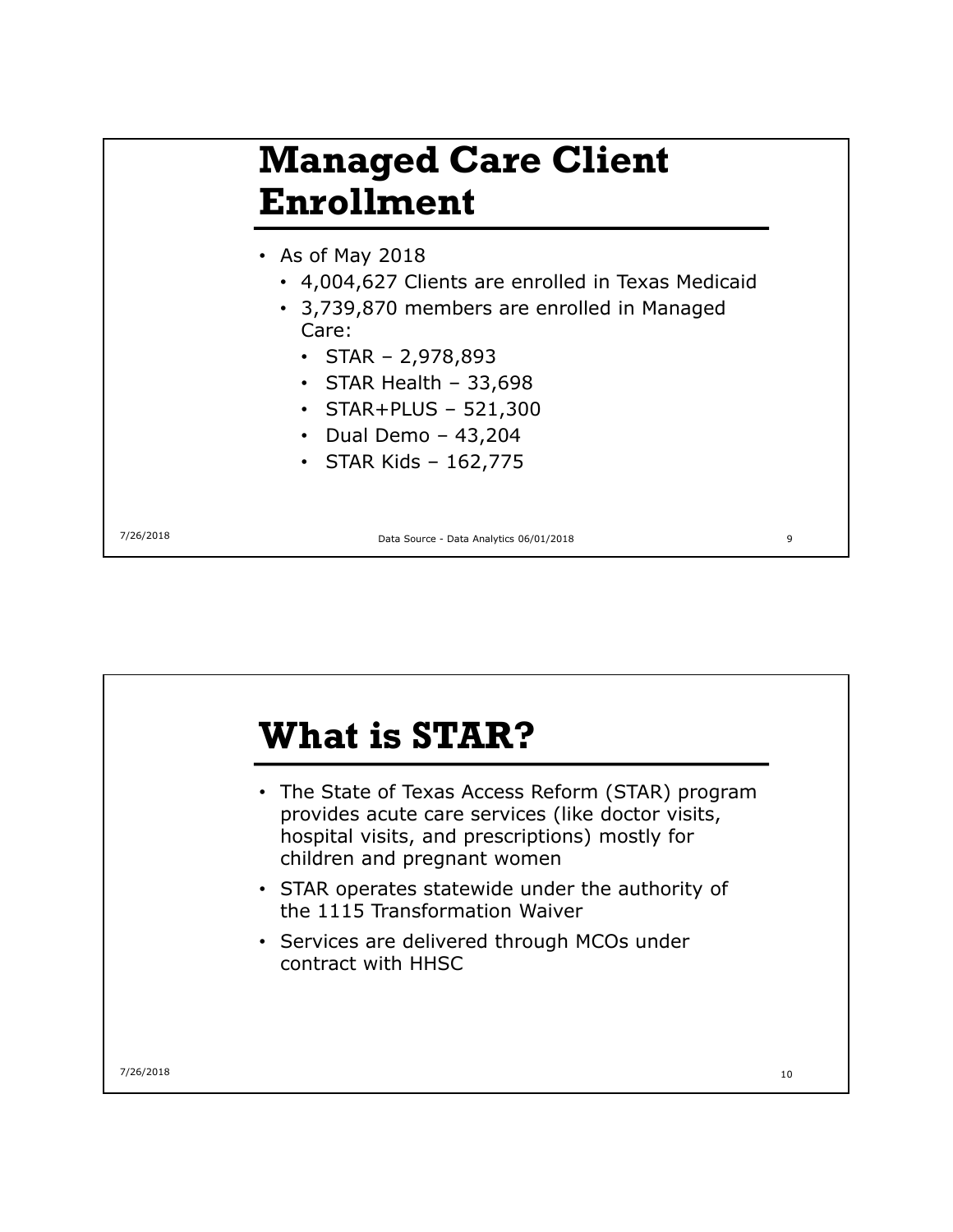

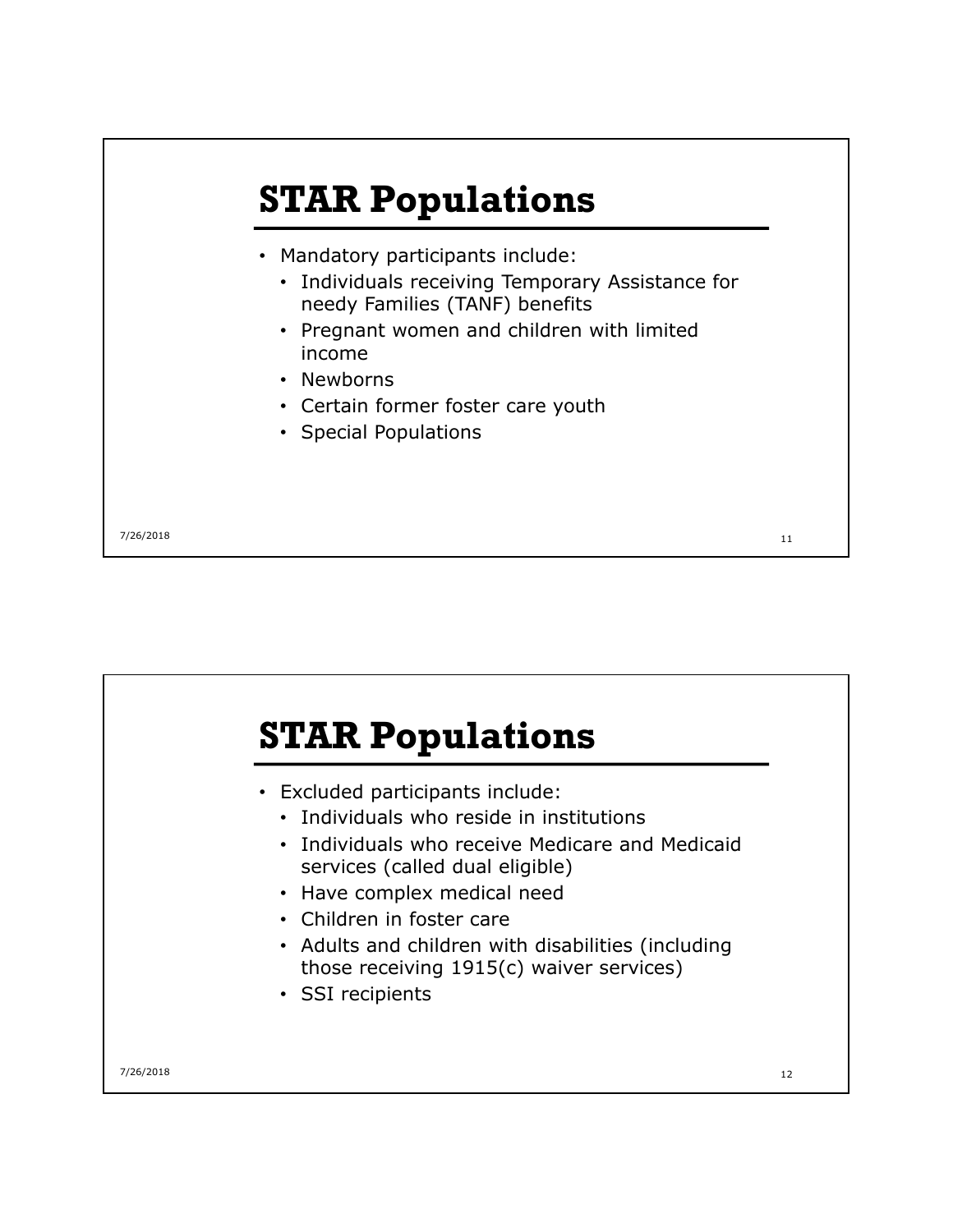

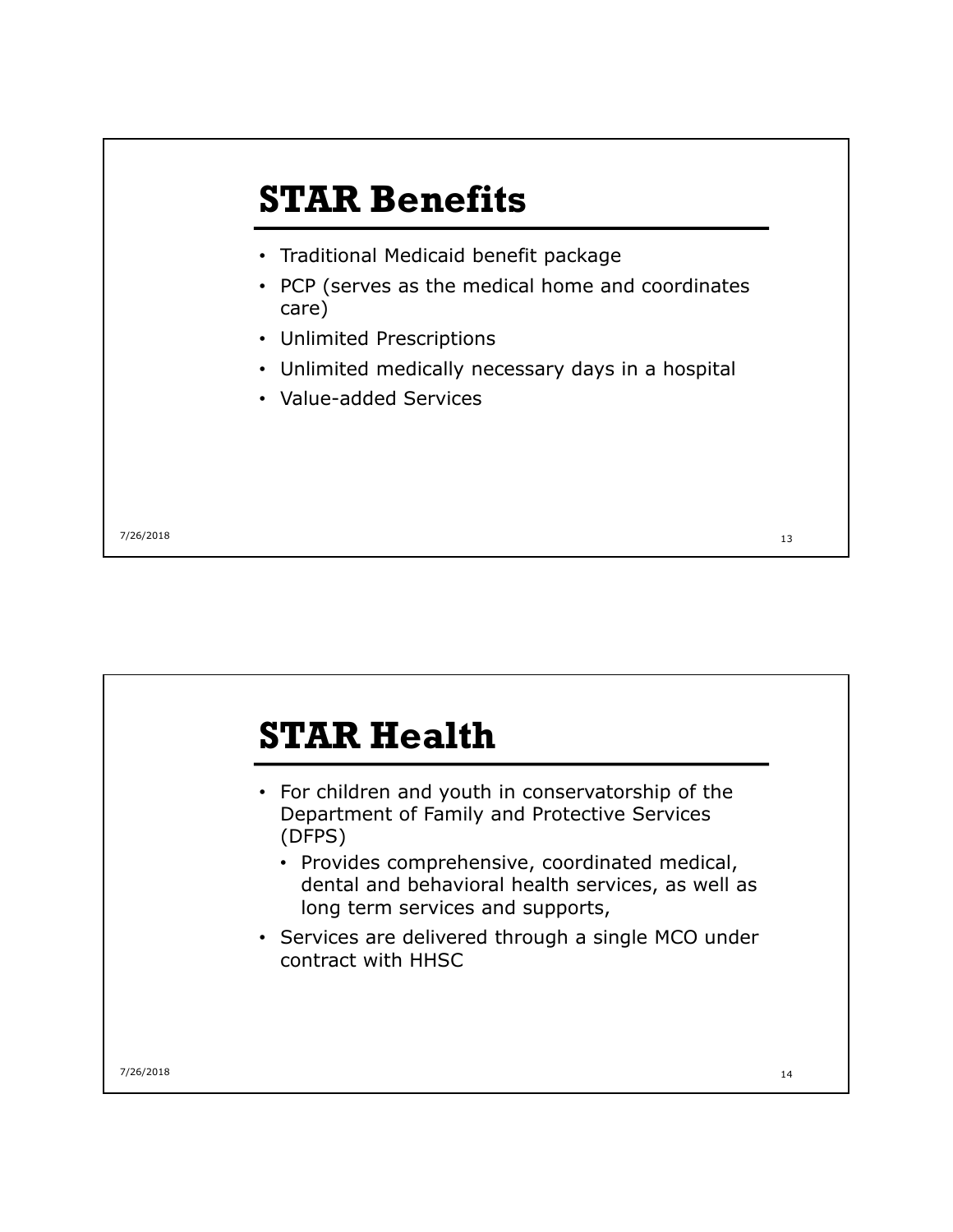

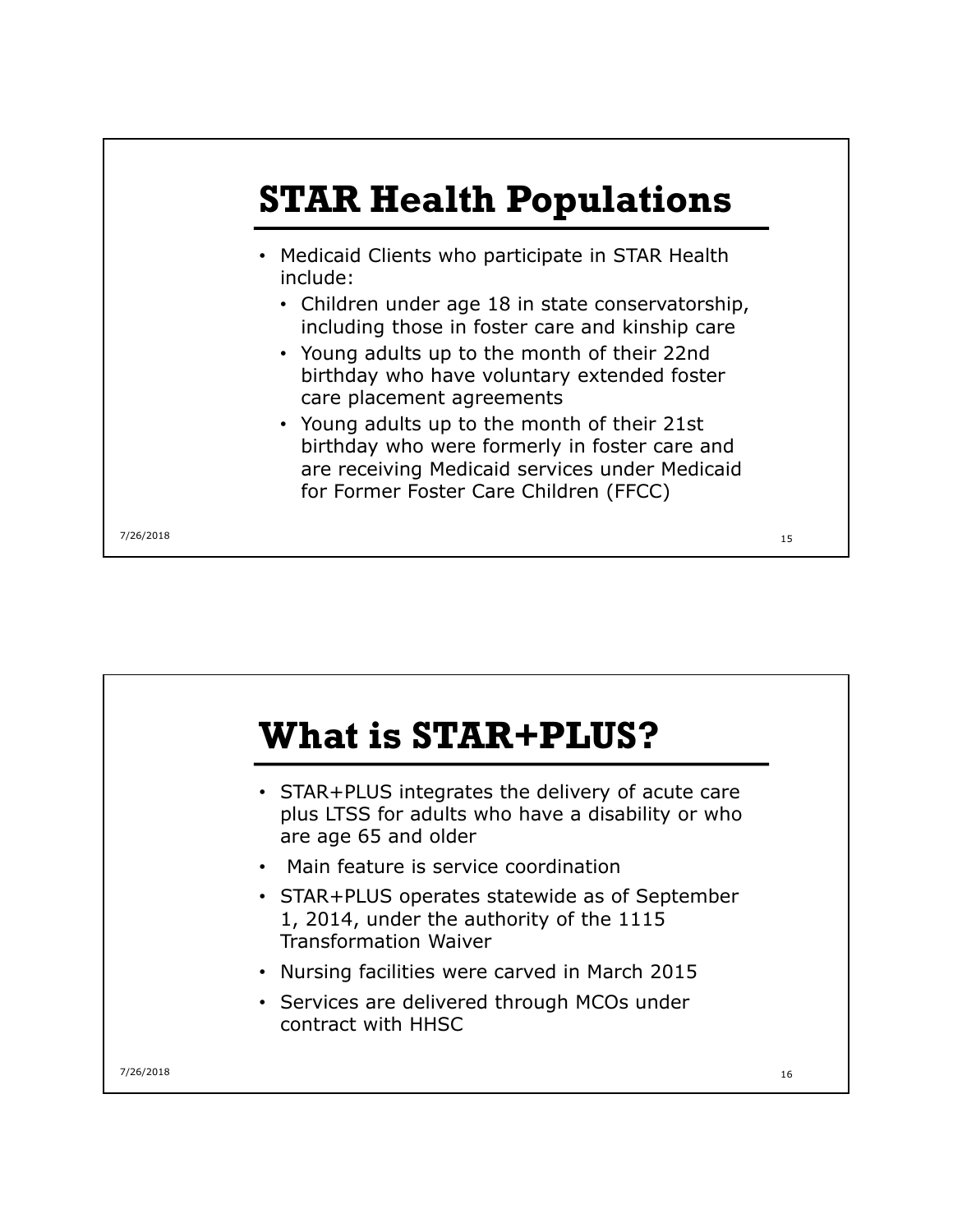#### **Mandatory Population in STAR+PLUS**

- • Adults age 21 and older with a disability who qualify for Medicaid or Supplemental Security Income (SSI)
- an institutional level of care and need STAR+PLUS • Adults who qualify for Medicaid because they meet Home and Community-Based Services (HCBS)
- • Non-dual eligible adults receiving services through disabilities (IDD) must enroll in STAR+PLUS for one of the five 1915(c) waiver programs for individuals with intellectual and developmental acute care services only
- • Medicaid for Breast and Cervical Cancer participants  $7/26/2018$  aged 18 to 65.

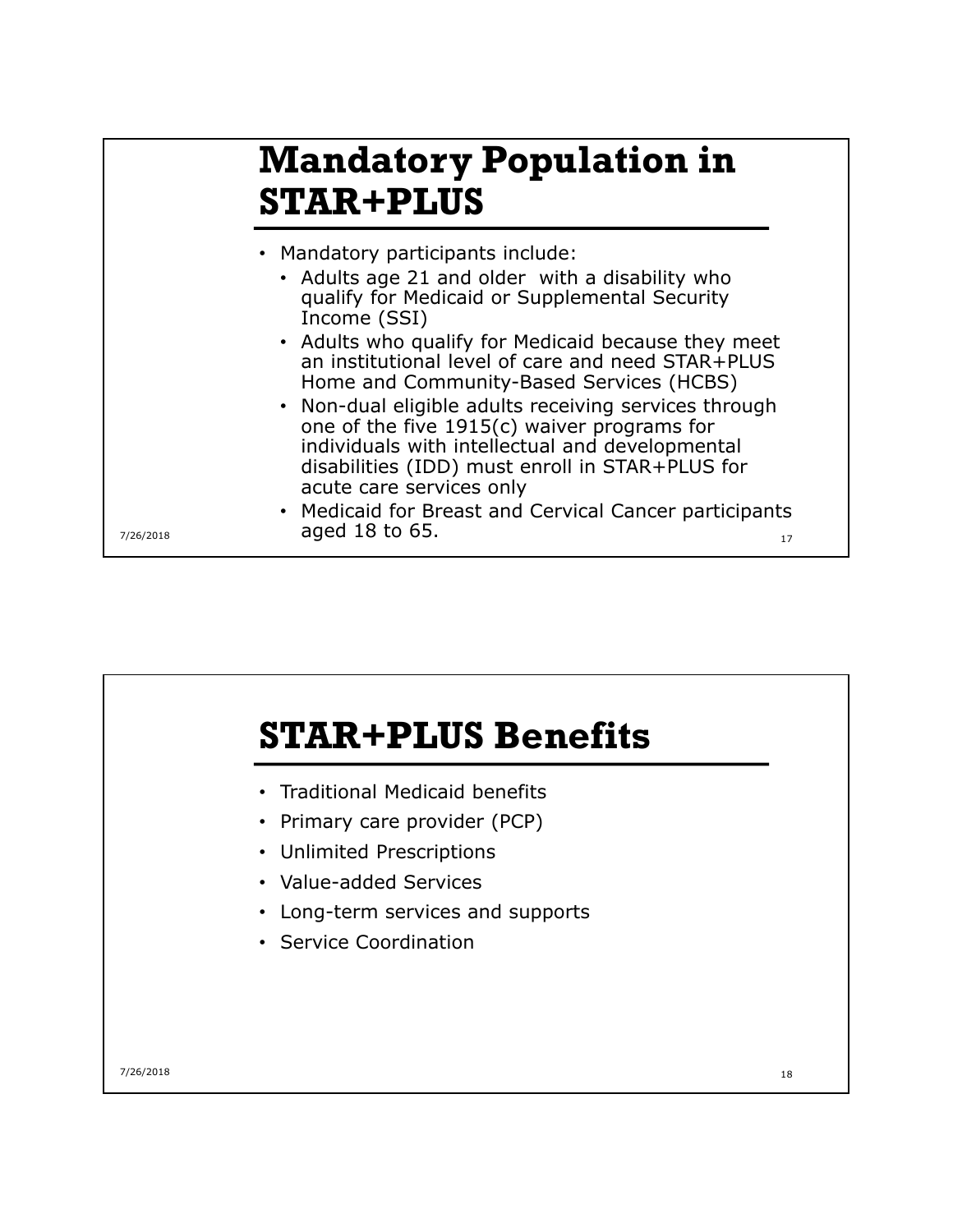

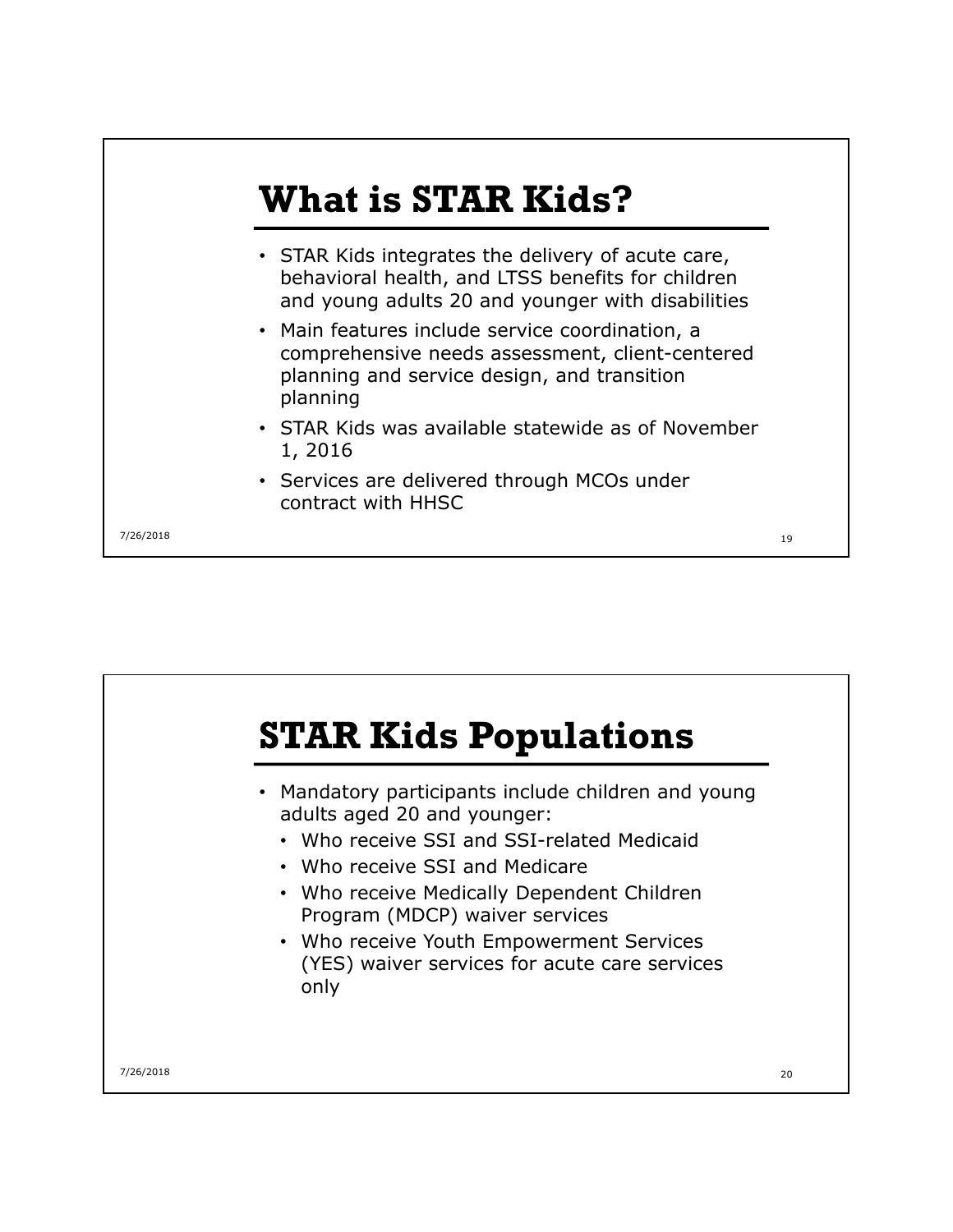

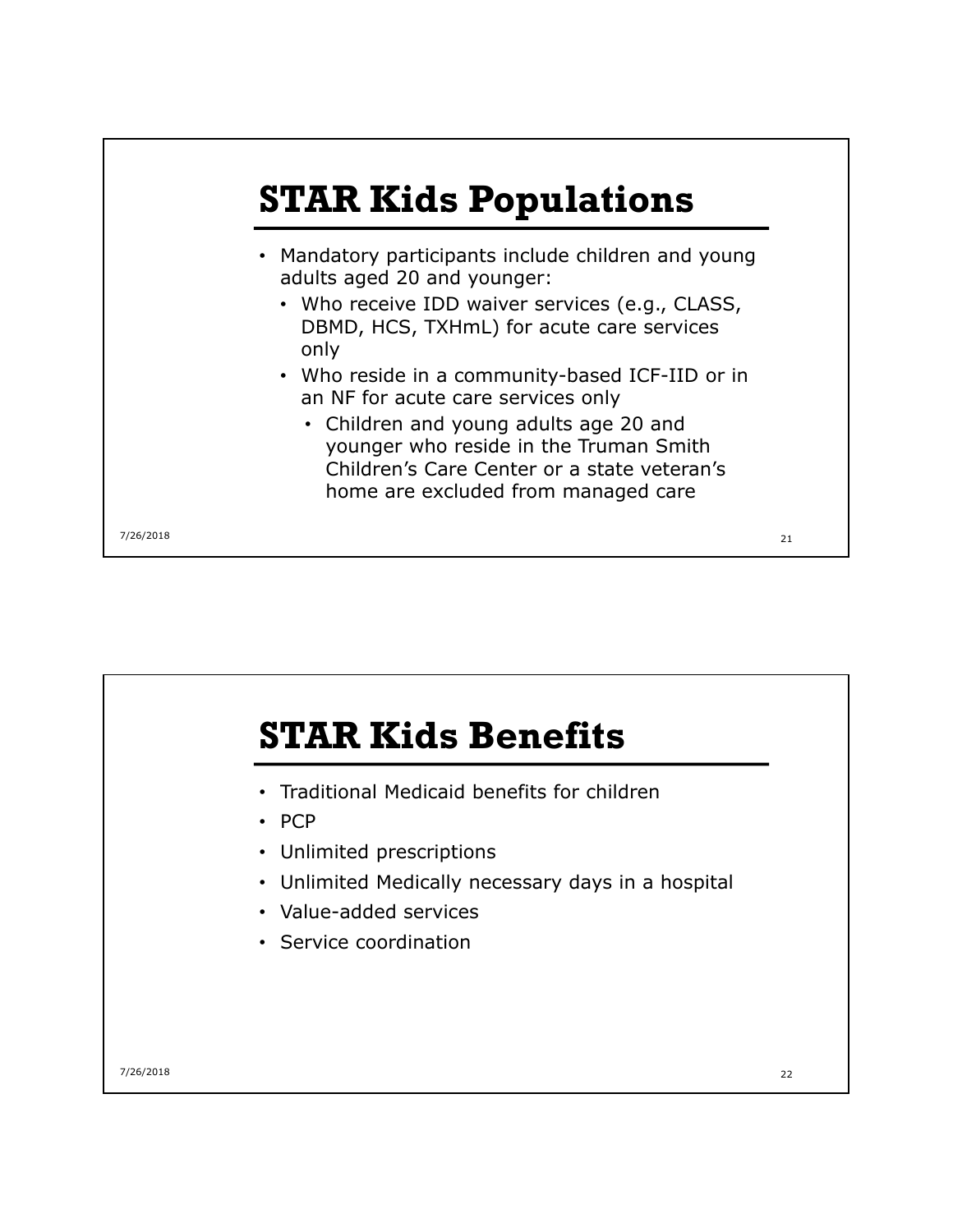

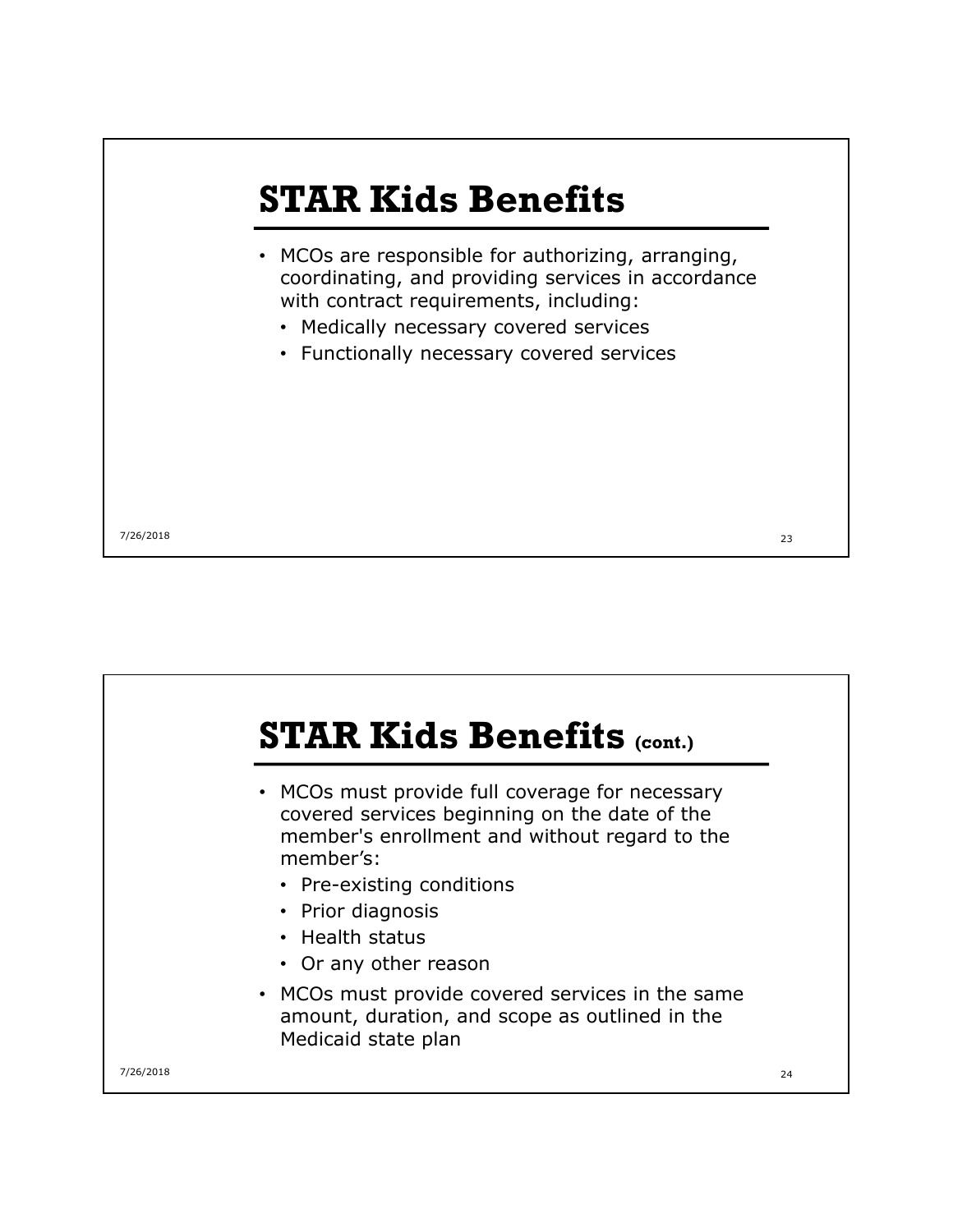

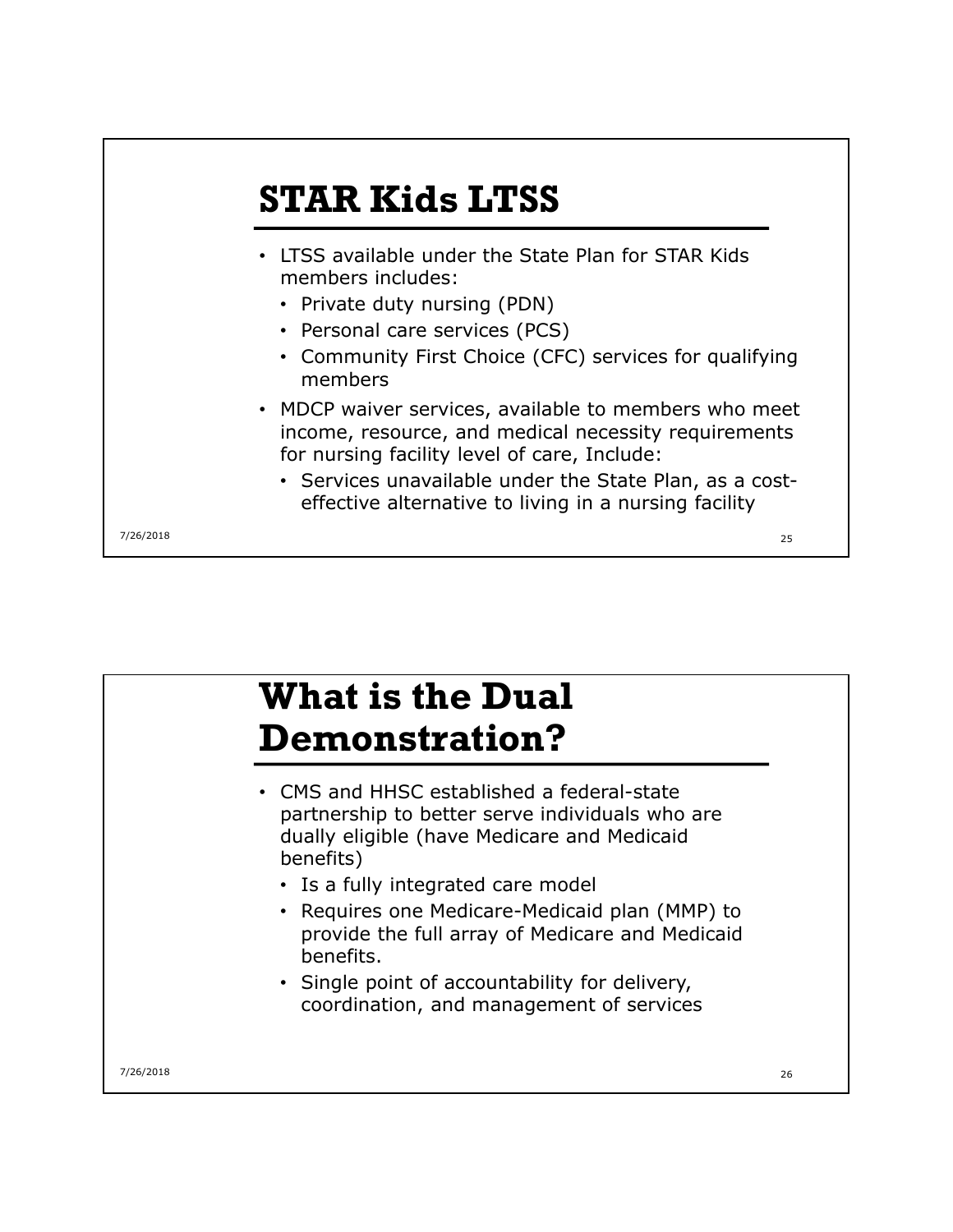### **What is the Dual Demonstration?**

- Demonstration will run March 2015 through December 31, 2020
- • Available in six counties:
	- • Bexar
	- • Dallas
	- • El Paso
	- • Harris
	- • Hidalgo
	- • Tarrant

7/26/2018 27

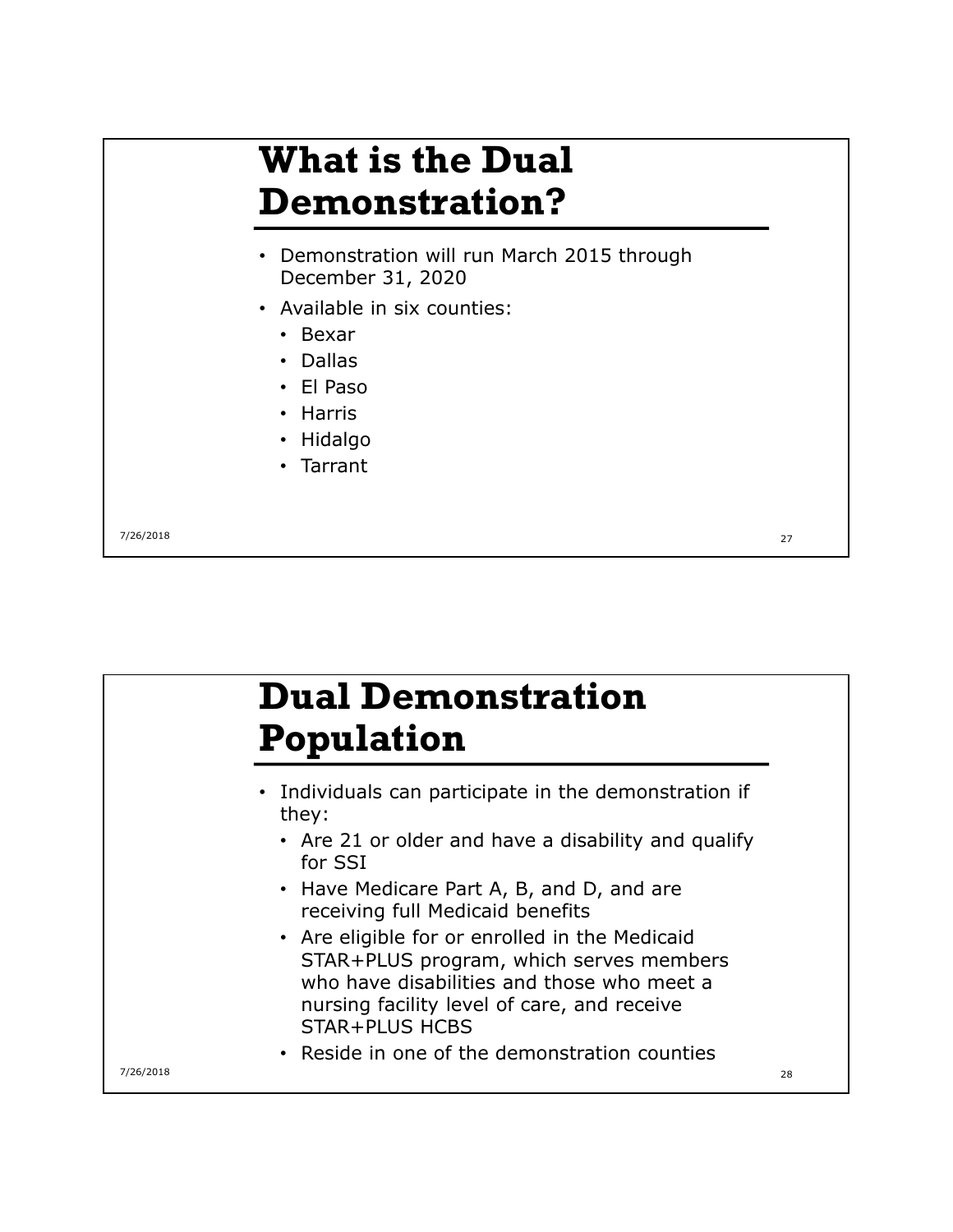#### **Relevant Contract Provisions: UMCC**

- persistent mental or health condition, and includes 1.Health Home Services: Must include a designated provider to service as a health home. Health home services are aimed at persons with a serious and care coordination.
- 2. MSHCN provisions: MCO must be able to identify<br>MSHCN, and ensure access to care through the provision of service management. HHSC includes in MSHCN "Members with a serious ongoing illness or a chronic complex condition that is anticipated to last for a significant period and requires<br>ongoing therapeutic intervention and evaluation." *NOTE: All Members in STAR Kids are considered MSHCN, and receive service coordination. STAR Health Members with MSHCN receive service management.*

#### **Relevant Contract Provisions: UMCC**

 specialty providers, and non-medical providers to 3. Service Management: an administrative service performed by an MCO to facilitate development of a service plan and coordinate services between a PCP, ensure Members with Special Health Care Needs (MSHCN) can access services and supports